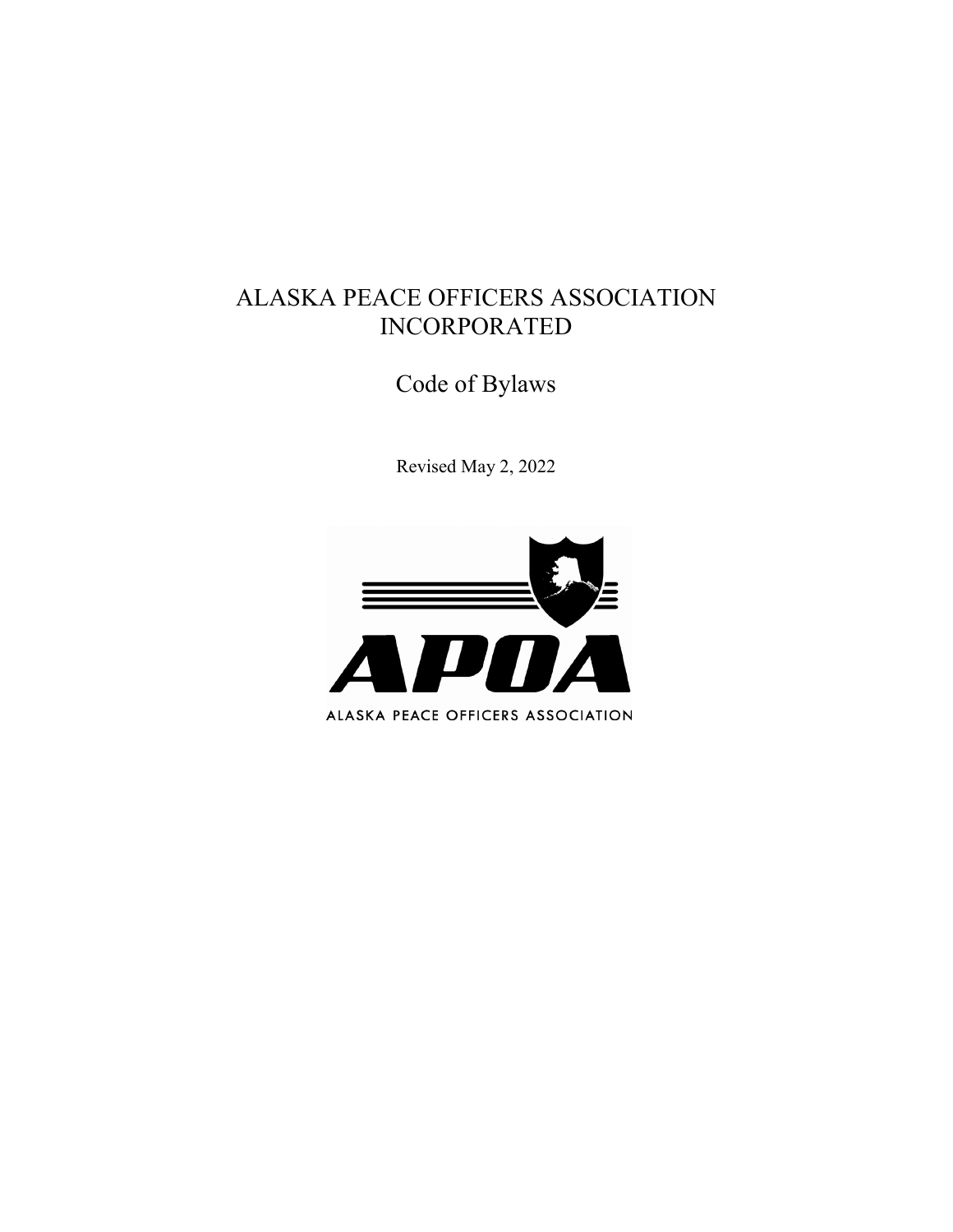# **ALASKA PEACE OFFICERS ASSOCIATION, INCORPORATED**

# **CODE OF BYLAWS PREAMBLE**

In the firm conviction of the present and ultimate value, and the urgent and continuing necessity for an organization of peace officers, engaged in the extra-hazardous vocation of crime detection, prevention, and the protection of the public peace, and for the purpose of properly establishing such an organization and association, these bylaws are herewith promulgated.

#### **ARTICLE I NAME**

The name of this organization shall be the ALASKA PEACE OFFICERS ASSOCATION, INCORPORATED (hereafter "Association"), which has been incorporated under the laws of the State of Alaska as a non-profit corporation.

# **ARTICLE II PURPOSES AND OBJECTIVES**

**SECTION 1. PURPOSES AND OBJECTIVES:** The Association has been incorporated with the following purposes and objectives:

- **A. TO ASSOCIATE:** To foster and cultivate the social, educational, business, and professional relationships of the members; to broaden their interests in the pursuit of their occupations, professions, and vocation; to improve their standards of proficiency; and to promote the efficiency of its members in the performance of their duties as peace officers.
- **B. TO IMPROVE:** To promote the general welfare and prosperity of the members and to improve their status and condition by lawful and honorable means.
- **C. TO EDUCATE:** To gather, receive and disseminate information that may be helpful to members; to exchange ideas in rendering mutual assistance; to provide helpful vocational education, advice and guidance; and to join and associate with other organizations with similar purposes.
- **D. TO ACQUIRE:** To purchase, lease, hold, sell, convey, develop, mortgage, hypothecate, or otherwise acquire or dispose of real and personal property necessary or proper in order to carry out the purposes of this Association; to enter into any lawful contracts and to incur obligations essential to the transaction of its business; to receive gifts, legacies, and devises; to appoint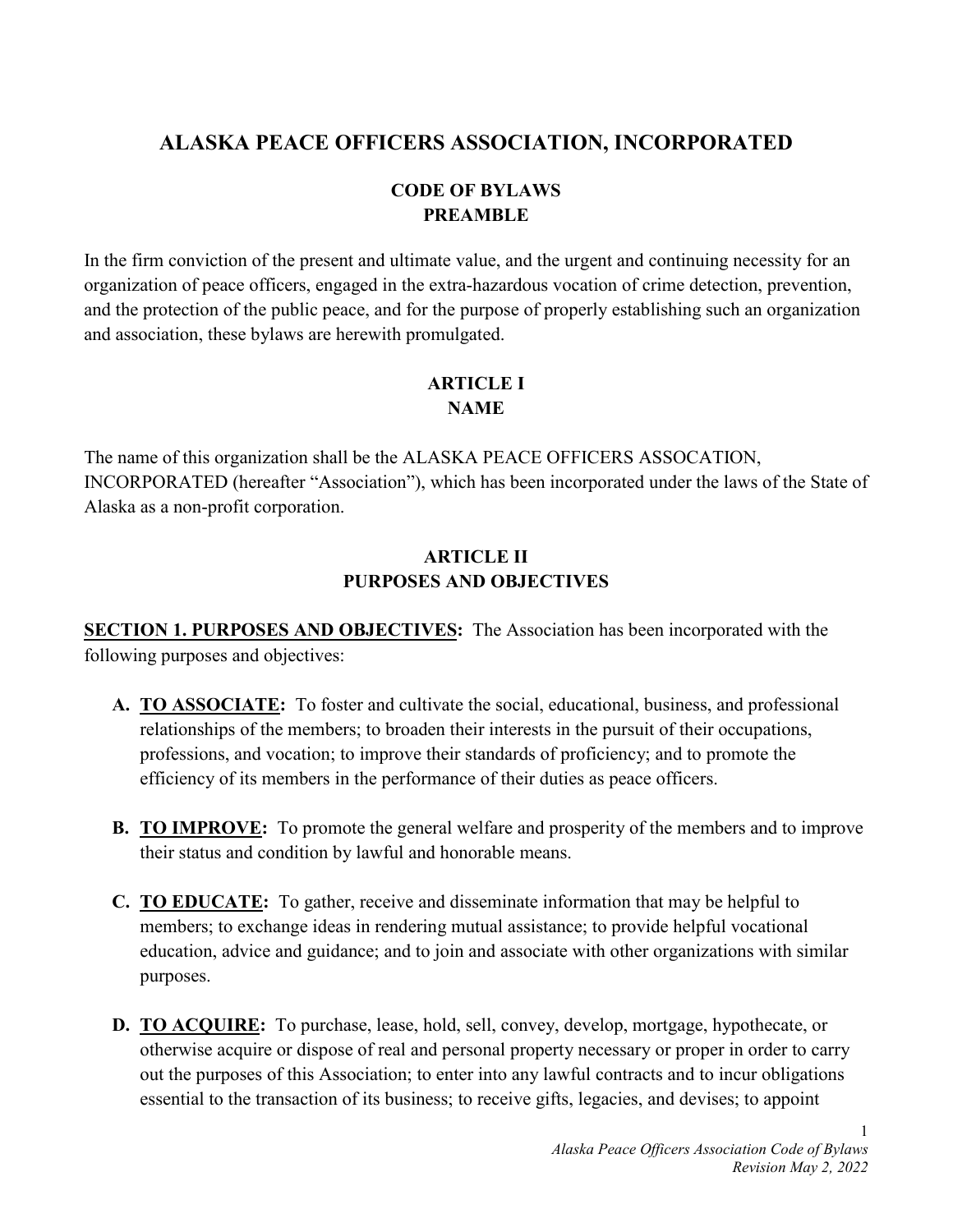subordinate agents as the business of the Association may require; to authorize the organization of subordinate chapters composed of members of this organization; and to do any and all things necessary to accomplish the purposes for which this organization is formed.

- **E. TO AID:** To contribute to worthy causes.
- **F. TO INFORM:** To improve Alaska's justice system, including review of current and proposed legislation pertaining to matters of public safety.

#### **ARTICLE III MEMBERSHIP**

**SECTION 1. NONLIABILITY OF MEMBERS:** No member, by virtue of that status, shall be liable for the debts, liabilities or obligations of the Association.

**SECTION 2. CLASSES:** Membership classes in this Association shall be Active, Associate, Life, Business Associate and Supporting.

**SECTION 3. ELIGIBILITY:** Any person meeting the eligibility requirements contained in these bylaws, upon approval of the Business Manager and/or local chapter, and upon payment of dues, will be deemed a member in good standing of this organization. Membership will not be extended to those whose service is in conflict with the needs and interests of law enforcement officers. Eligibility shall be determined by the State Executive Board.

**SECTION 4. QUALIFICATIONS FOR ACTIVE MEMBERS:** Any person engaged in the peace officer profession within the State of Alaska, including peace officers as defined by Alaska law. Upon approval of the Business Manager and/or local chapter, and upon payment of dues, will be deemed an Active member in good standing of this organization so long as the dues are certified as being current by the Business Manager.

**SECTION 5. QUALIFICATIONS FOR ASSOCIATE MEMBERSHIP:** Any person associated with the peace officer profession upon application, recommendation by an Active member, payment of dues, and with express approval of the chapter each year of membership, may become an Associate member. Associate members may not hold office at the state level or vote at that level. Associate members may vote on chapter business and hold office in their chapters, exclusive of chapter president or chapter vice-president, if permitted by chapter bylaws. Membership at the Associate level does not include death benefits.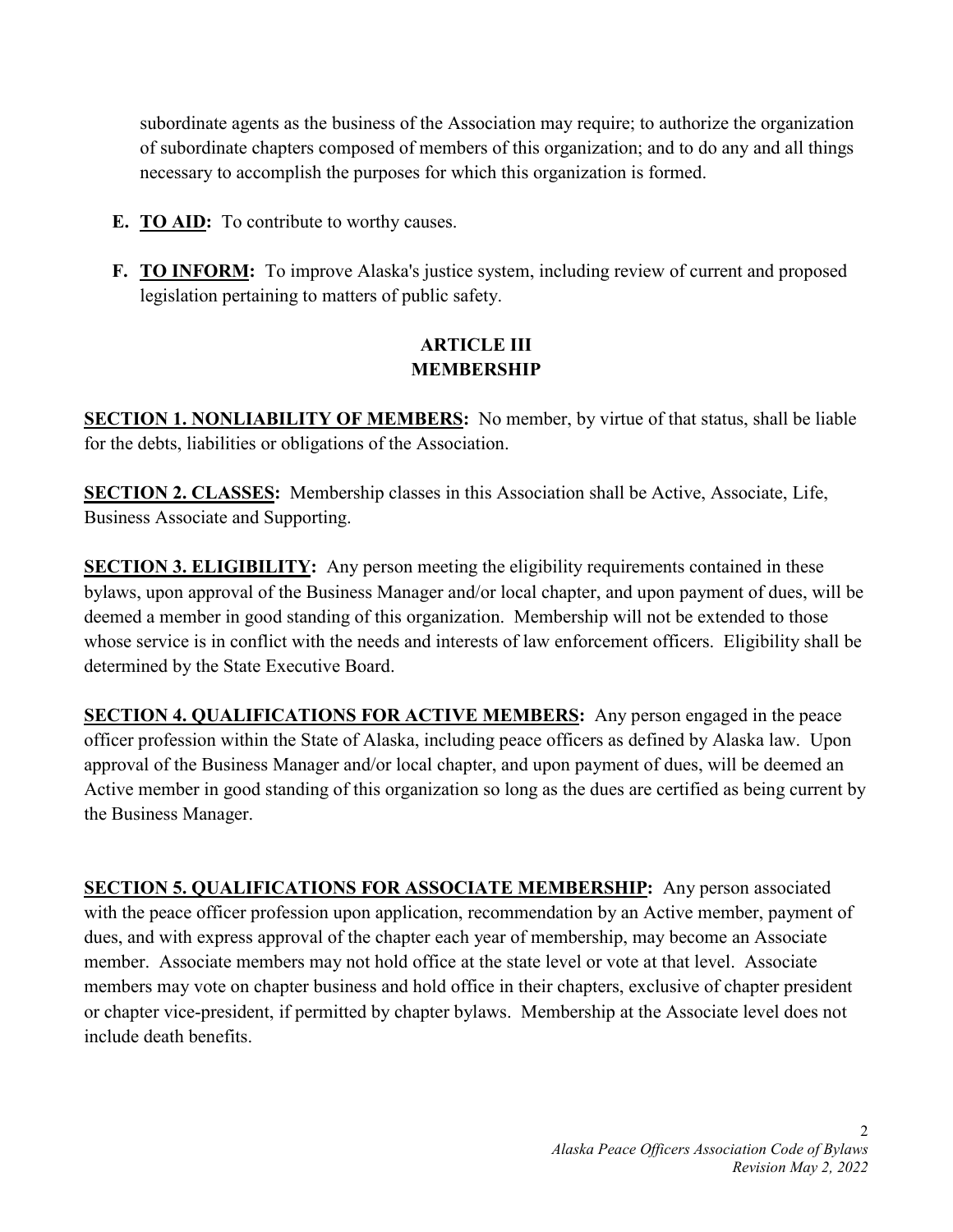# **SECTION 6. QUALIFICATIONS FOR LIFE MEMBERSHIP:**

a.) Any Active or Associate member in good standing, who shall have served this organization with honor and distinction, may be elected to a Life membership by a vote of the State Executive Board of the Association. Any Active member in good standing can nominate any other member in good standing for Life membership. An Active member who is elected to a Life membership retains all the rights and privileges of Active membership. An Associate member elected to Life membership retains all the rights and privileges of Associate membership. Election to Life membership exempts the member from payment of Association dues.

b.) State Chapter Presidents who complete a full term of office shall automatically become Life Members at the completion of their term(s).

#### **SECTION 7. QUALIFICATIONS FOR CORPORATE MEMBERSHIP:**

- a.) SUPPORTING MEMBERSHIP: Any company, business, institution or sole proprietor, who is supporting of the peace officer profession upon application, acceptance by the Executive Board or their designee, and payment of dues, may become a supporting member. Supporting members may not hold office nor vote. Membership as a supporting member does not include death benefits.
- b.) BUSINESS ASSOCIATE MEMBERSHIP: Any business associated with the peace officer profession upon directory sponsorship, with express approval of the chapter each year of membership, may become a Business Associate member. Business Associate members may not hold office nor vote. Membership as a Business Associate member does not include death benefits.

**SECTION 8. CONTINUING MEMBERSHIP:** Any person who is an Active member in good standing of this Association shall, upon retirement under honorable conditions from active and official duties, continue to be an Active member by paying yearly dues.

**SECTION 9. ELIGIBILITY AUTHORITY AND TERMINATION:** The State Executive Board shall have ultimate authority over membership eligibility. The State Executive Board may terminate any member for cause.

a.) Termination or suspension of membership in the Association shall consist of three types: death, nonpayment of dues, and misconduct.

b) Misconduct is defined as unlawful or improper behavior in relation to the member's public duties or private life; acts which the Member had no right to perform, acts performed improperly, the failure to act in the face of an affirmative duty to act; or any conduct that would tend to reflect negatively on the Association or tend to bring the Association into disrepute.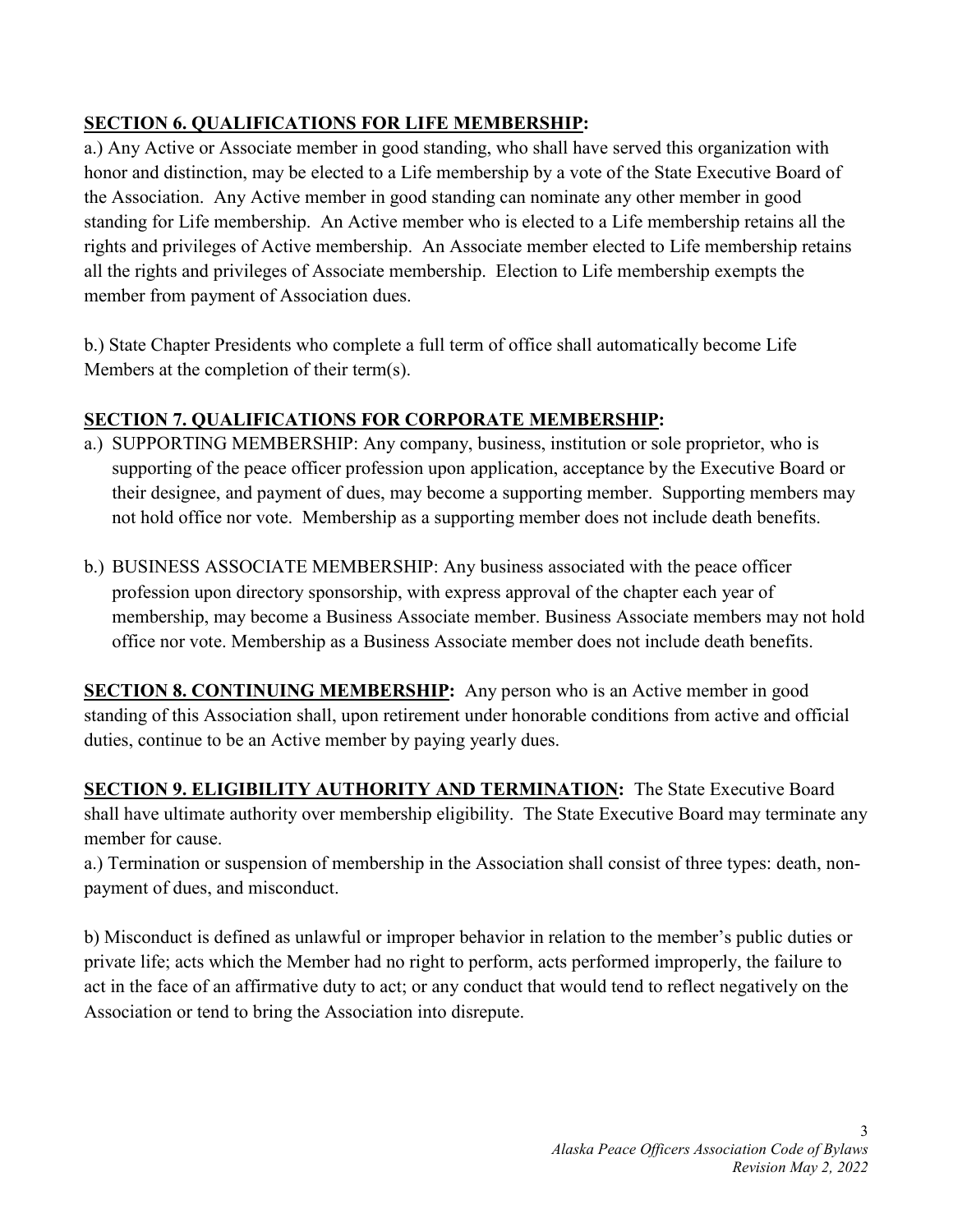# **SECTION 10. INVESTIGATIVE AND DISCIPLINARY PROCEDURES:**

a) Any allegation that a member has violated Section 9 above must be presented in writing to the President, unless the allegation of misconduct is made against the President, in which case, the Vice President shall assume the duties outlined in this section.

b) The President shall place the matter on the agenda for next meeting of the Executive Board to examine the allegations and make recommendations. The President may appoint a committee to investigate the allegations. The Investigating Committee shall report its findings to the Executive Board. Any investigation and related activities shall be conducted with dignity and an appropriate level of confidentiality.

c) The Member who is the subject of the allegations shall be notified of the results of the investigation. Before the Executive Board terminates or suspends his or her membership, the member in question shall have the opportunity to appear before the Executive Board to address the findings. The Executive Board shall then vote to retain, suspend or expel the member, with a simple majority vote of the Executive Board required.

d) The President shall notify the member of the Executive Board's action by mail.

# **ARTICLE IV STATE EXECUTIVE BOARD**

**SECTION 1. GENERAL POWERS:** The affairs of the Association shall be managed by its board of trustees called the State Executive Board.

**SECTION 2. MANNER OF ACTING:** The act of a majority of the State Executive Board, voting at a State Executive Board meeting at which a quorum is present, shall be the act of the State Executive Board, unless the act of a greater number is required by law or by these bylaws.

**SECTION 3. STATE EXECUTIVE BOARD MEMBERS:** Members of this Association's State Executive Board shall be the President, Vice-President, Immediate Past President, Secretary-Treasurer and the President of each local chapter in good standing.

**SECTION 4. STATE EXECUTIVE BOARD TERMS OF OFFICE:** The terms of office of the President, Vice-President, Secretary-Treasurer, and Immediate Past President shall commence when they are sworn in at the Annual Meeting and will terminate when their replacements are sworn in. The local chapter President's term of office shall be in accordance with the local chapter's bylaws.

**SECTION 5. STANDARD OF CARE:** Each member of the State Executive Board shall perform all duties in good faith and in the best interests of the Association. A Board member shall utilize such reasonable care and inquiry as a reasonably prudent person in a like situation would employ.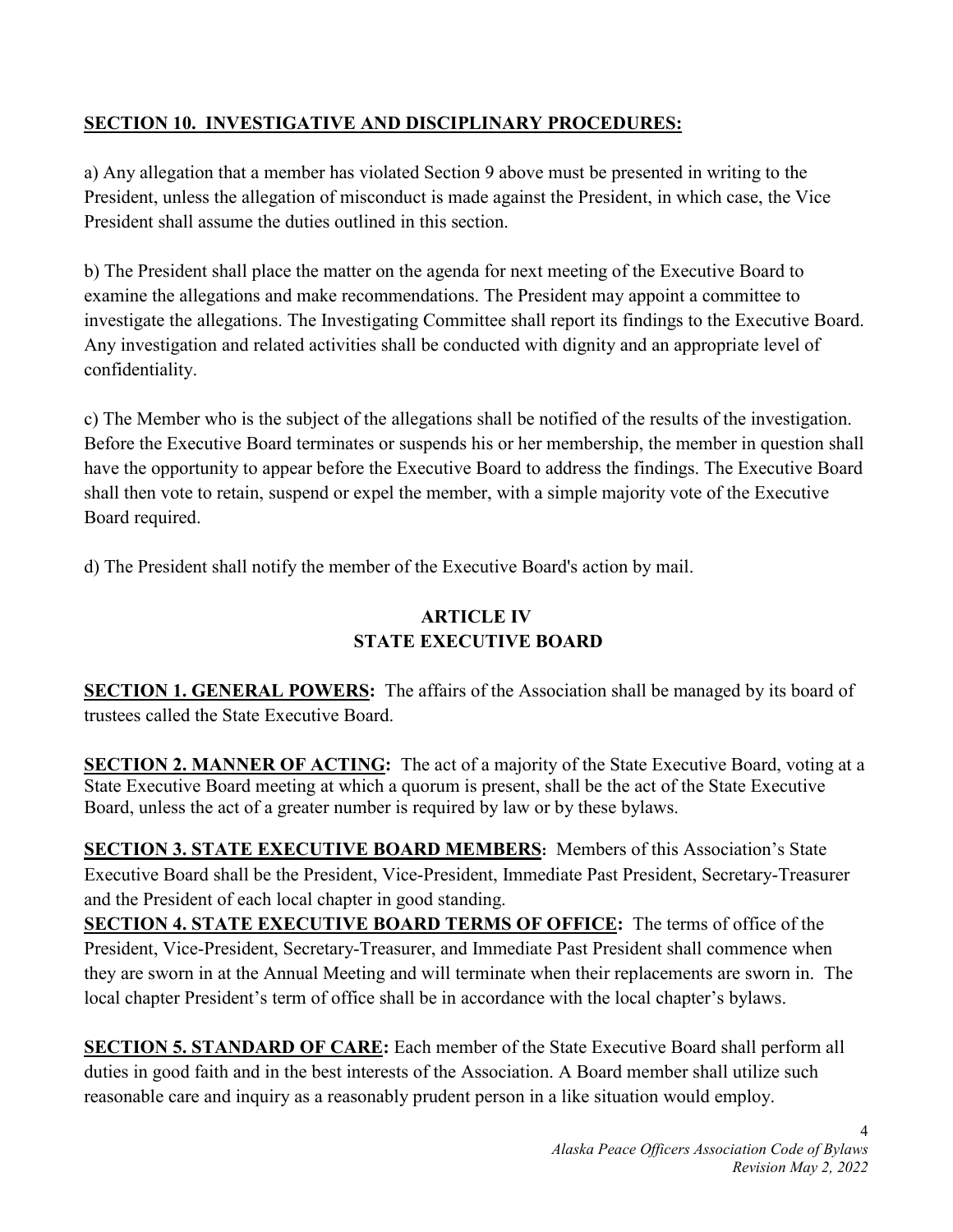**SECTION 6. APPEALS:** All actions taken by the State Executive Board may be appealed to the membership at a general membership meeting.

**SECTION 7. OATH OF OFFICE:** The following Oath of Office shall be administered to new State Executive Board members, including the President, Vice-President, Secretary-Treasurer, and Immediate Past President:

"DO YOU SOLEMNLY SWEAR (OR AFFIRM) THAT YOU WILL SUPPORT THE ALASKA PEACE OFFICERS ASSOCIATION AND BE BOUND BY THE BYLAWS; THAT YOU WILL FAITHFULLY PERFORM THE DUTIES AND FULFILL THE TRUST OF THE OFFICE TO WHICH YOU HAVE BEEN ELECTED TO THE BEST OF YOUR ABILITY, SO HELP YOU GOD?"

#### **ARTICLE V OFFICERS**

**SECTION 1. ELECTION:** The President, Vice-President and Secretary-Treasurer shall be elected by a vote of the Active members of the Association by secret ballot from a slate of candidates prepared by the Nominating Committee. The position of President will have a slate of candidates in which the person receiving the highest number of votes shall be elected President, and the person receiving the second highest number of votes shall be Vice-President; unless the person receiving the highest number of votes chooses the Vice Presidency, then the candidate with the second highest number of votes shall fill the position of President. The position of Secretary-Treasurer will have a separate slate of candidates in which the person receiving the highest number of votes shall be elected.

**SECTION 2. DUTIES OF PRESIDENT:** The President shall preside at all meetings of members and of the State Executive Board, shall have and exercise general charge and supervision of the affairs of the Association, and perform such other duties as may be assigned by the State Executive Board. In the event of a vacancy on the State Executive Board, the Vice-President, Immediate Past President, or any committee, the President shall appoint an Active member in good standing to fill the standing vacancy. It shall further be the duty of the President to make an annual report of Association activities at the Annual Meeting and be an *ex-officio* member of all committees.

**SECTION 3. DUTIES OF VICE-PRESIDENT:** At the request of the President, or in the event of absence or disability, the Vice-President shall perform the duties and possess and exercise the powers of the President and shall have such other powers as the State Executive Board may determine.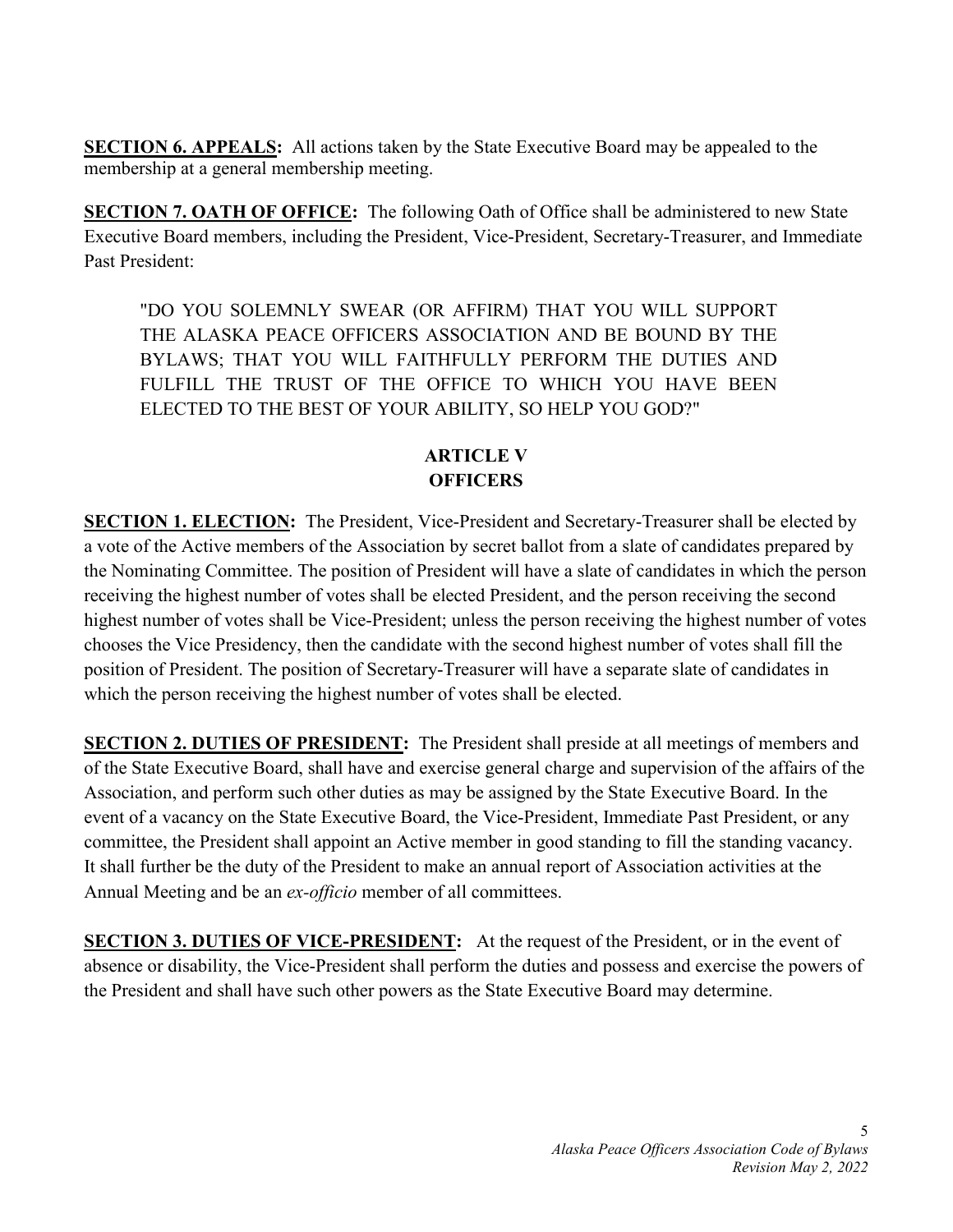**SECTION 4. DUTIES OF SECRETARY-TREASURER:** The Secretary-Treasurer shall work in tandem with the Business Manager to record votes, and keep minutes of all meetings and proceedings of both the State Executive Board and the members. In addition, the Secretary-Treasurer shall assure notice of meetings of the State Executive Board and of the members is published; and will perform other duties as required by the State Executive Board. The Secretary-Treasurer shall be responsible for collaborating with the Business Manager in preparing an annual budget, monitoring expenses, overseeing financial reporting, and administering the Association's financial policies and procedures**.** 

# **ARTICLE VI MEETINGS**

**SECTION 1. MEETINGS OF MEMBERS:** Meetings of members shall be held at such places and times as may be designated by the State Executive Board.

- A. **ANNUAL MEETING:** The Association shall hold a general membership meeting each year for the purpose of electing the State Executive Board, and reporting to the membership on its activities during the preceding fiscal year.
- B. **SPECIAL MEETINGS:** Special meetings may be called by the President, the State Executive Board, or not less than one-half of the members entitled to vote.
- C. **NOTICE:** Notice of the time and place of any meeting of the Association shall be given to the membership by publication of an appropriate notice at least thirty (30) calendar days preceding the date of the meeting. In the case of a special meeting, the notice must specify the purposes for which the meeting is being called.
- D. **QUORUM:** A quorum sufficient for the transaction of Association business at any meeting shall be not less than two (2) members of the State Executive Board and a minimum of twentyfive (25) Active members in good standing.
- E. **VOTING:** Every Active member in good standing, upon proper identification, shall be entitled to vote at any general membership meeting. Proxy voting will not be allowed.
- F. **CLOSED SESSION**: At any time during a meeting of the Association, the President shall have the authority to call for an executive session for a single stated purpose. These executive sessions will be closed to all except those that are Active or Life members.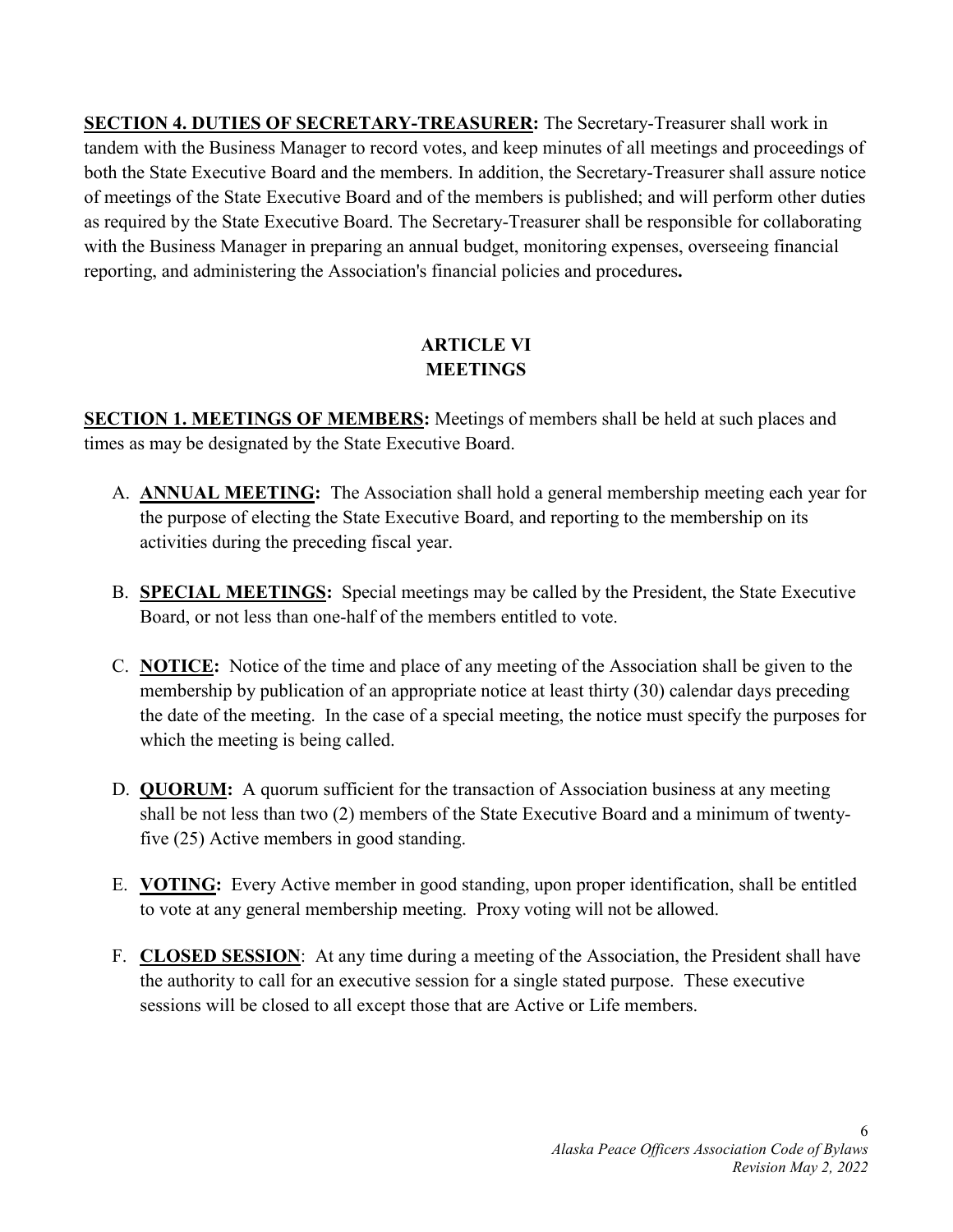**SECTION 2. MEETINGS OF THE STATE EXECUTIVE BOARD:** The State Executive Board shall hold regular meetings at the time, place, and on a day fixed by the Board, except that the State Executive Board shall not hold less than four (4) regular meetings in any one calendar year. Additional meetings may be called at the request of the President or a majority of the Board.

- **A. ANNUAL MEETING OF THE STATE EXECUTIVE BOARD:** The State Executive Board shall meet on a day preceding the Annual Meeting described in Section 1.A of this article.
- **B. BOARD ACTION WITHOUT A MEETING:** Any action that could be taken at a meeting of the State Executive Board may be taken without a meeting when authorized in writing by a majority of the Board members.
- **C. ELECTRONIC PARTICIPATION:** Members of the State Executive Board or any committee designated by the State Executive Board may participate in a meeting of the State Executive Board or committee by means of a teleconference, video conferencing, email, or other electronic methods of communications by which means all persons participating in the meeting can communicate with each other at the same time and participation by such means shall constitute presence in person at a meeting.
- **D. QUORUM OF THE STATE EXECUTIVE BOARD**: Four (4) members of the Association's State Executive Board shall constitute a quorum.
- **E. SPECIAL MEETINGS OF THE STATE EXECUTIVE BOARD:** Special meetings of the State Executive Board may be called by the President at any time. Notice thereof must be delivered to each Board member at least one (1) day prior to the meeting. The President also shall call a special meeting of the State Executive Board when requested to do so by at least three (3) Board members and notice thereof shall be given as heretofore provided.
- **F. ATTENDANCE OF STATE EXECUTIVE BOARD MEETINGS:** Members in good standing in the Association shall have the right to attend any and all meetings of the State Executive Board at their own expense and may address the Board on any matters under discussion, but shall have no voting rights.
- **G. EXECUTIVE SESSION:** At any time after a meeting of the State Executive Board has been convened, any Board member may make a request for an executive session for a single purpose only. Only Board members shall be in attendance during any executive session.
- **H. PROXIES:** There shall be no proxy voting.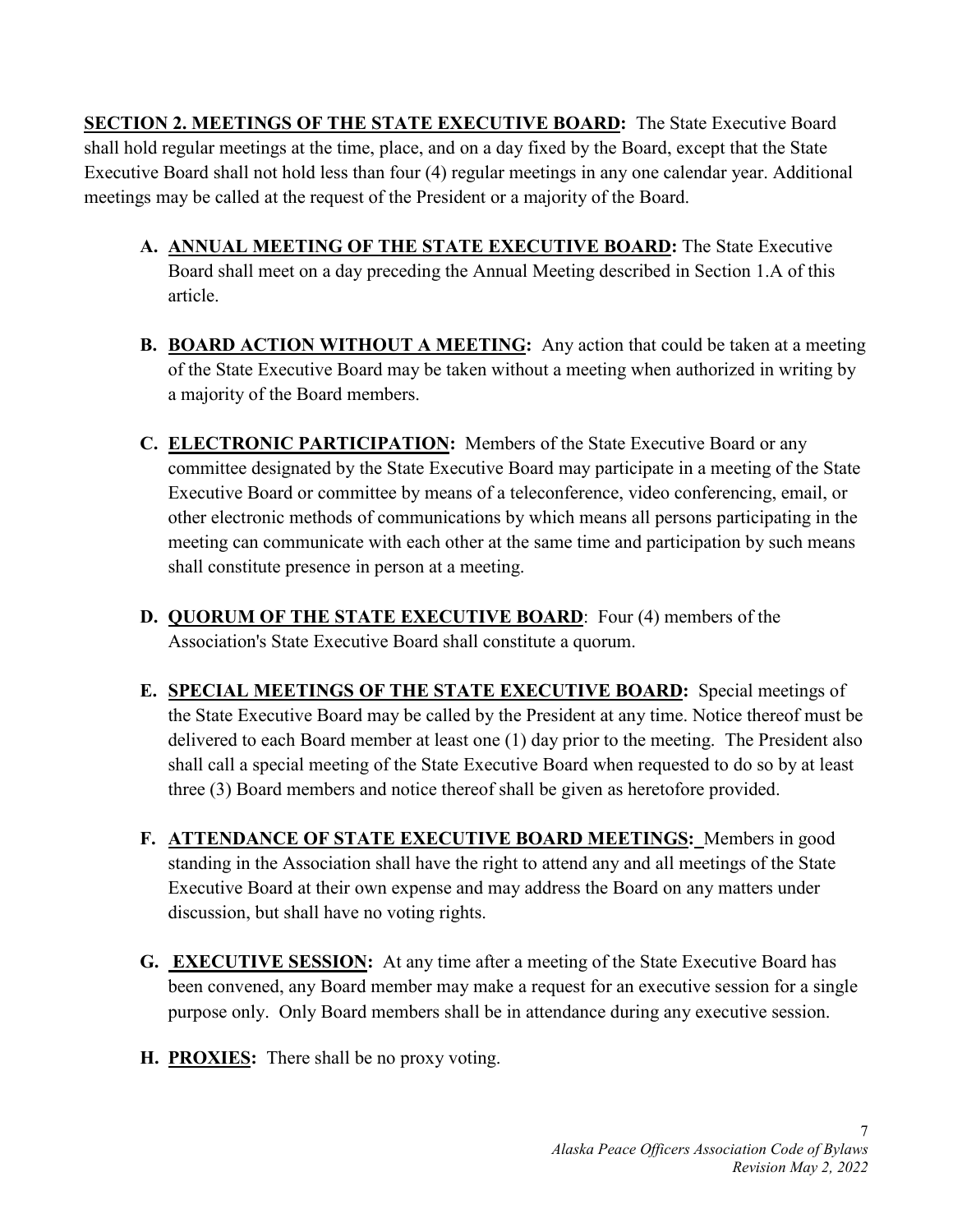# **ARTICLE VII RULES AND CONDUCT AT MEETINGS**

**SECTION 1. DUTIES OF THE SERGEANT AT ARMS:** A Sergeant at Arms shall be appointed by the President for any general membership meeting. The duties of the Sergeant at Arms shall be those prescribed in Robert's Rules of Order Newly Revised and/or prescribed by the President.

**SECTION 2. CONDUCT:** The conduct of meetings and conventions of the Association shall be in accordance with Robert's Rules of Order Newly Revised, except as may be otherwise specified in these bylaws.

**SECTION 3. ADOPTION OF RITUALS:** Rituals for the conduct for the opening and closing of meetings and installation ceremonies for officers may be adopted at the general membership meeting by a simple majority vote.

#### **ARTICLE VIII COMMITTEES**

**SECTION 1. COMMITTEES:** The State Executive Board or the President may designate and appoint such committees and *ad hoc* groups as may be necessary to carry out the purpose of the Association. Any such committees shall report to the State Executive Board. Members of such committees shall be persons from the membership of the Association and appointed by the State Executive Board or the President. One member of each committee shall be appointed chairman by the President when the committee membership is established.

**SECTION 2. EXECUTIVE COMMITTEE:** The State Executive Board may designate three (3) or more of its members to constitute an Executive Committee. To the extent determined by the Board, the Executive Committee has the authority of the Board in the management of the business of the organization. The Executive Committee shall act only in the interval between meetings of the Board and at all times shall be subject to the control and direction of the State Executive Board.

**SECTION 3. NOMINATING COMMITTEE:** Three (3) members, including the Chair, shall be appointed by the President to serve as the Nominating Committee. The committee shall present a slate of nominees to the State Executive Board at least forty-five (45) days prior to the Annual Meeting.

**SECTION 4. MEMBER OF THE YEAR COMMITTEE:** Three (3) members, including the Chair, shall be appointed by the President to serve as the Member of the Year Committee. The committee will solicit nominees for Member of the Year and make a selection for recognition at the Annual Meeting.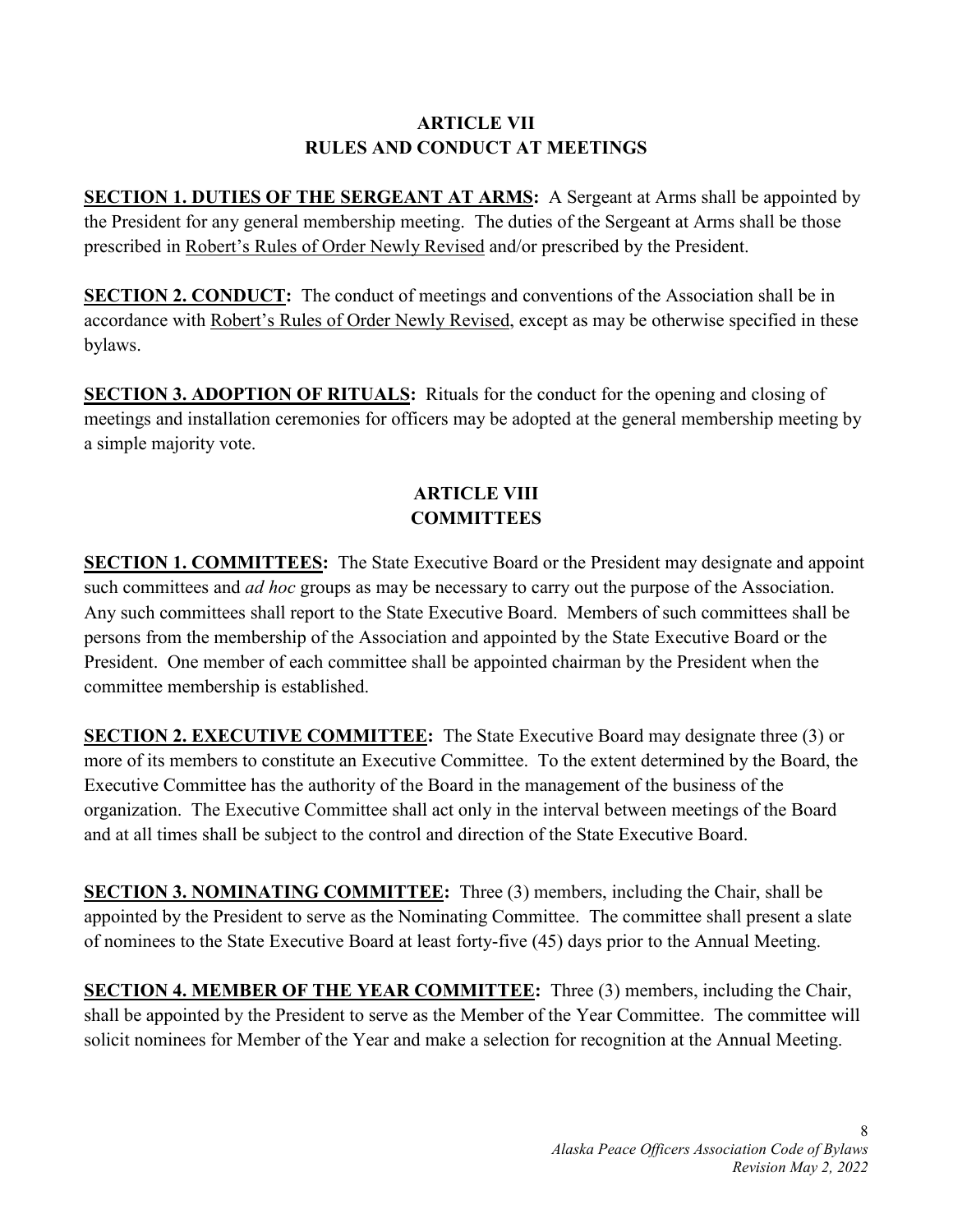**SECTION 5. LEGISLATIVE COMMITTEE:** Three (3) or more members, including the Chair, shall be appointed by the President to serve as the Legislative Committee. The committee shall review legislation of interest to the Association. To the extent determined by the Board, the Legislative Committee will determine whether the Association will support, oppose, or take no action on reviewed legislation.

- **A.** The Association will in no instance take a position on labor issues.
- **B.** The Association will in no instance support or oppose a political candidate or appointment.
- **C.** No chapter may take a position on a statewide issue. Individual chapters taking positions on local issues must clarify that the position is that of the individual chapter and not the State Association.

# **ARTICLE IX FEES, DUES, AND ASSESSMENTS**

**SECTION 1. DUES:** Members of this Association shall pay annual dues and assessments as may be periodically determined by the State Executive Board and duly ratified by a majority vote of those voting at the Annual Meeting, or by written ballot of the entire membership. Dues shall be payable on the first day of each year. The amount of dues so fixed shall be uniform within each class of membership. The State Executive Board shall also have the authority to assess multi-year dues at a reduced rate.

**SECTION 2. PAYMENT FROM CHAPTERS:** If received by the chapter, that it shall submit the Association dues and assessments to the Business Manager immediately upon acceptance of a member into the chapter.

**SECTION 3. DEFAULT AND TERMINATION OF MEMBERSHIP:** Any member of any class shall be in default when a period of ninety (90) days elapses from the date on which dues became payable and they have not been received. In such an event, membership may be terminated by the State Executive Board. Any member that is not current loses voting privileges until payment is received by the Business Manager.

**SECTION 4. PUBLICATIONS:** By payment of annual dues, a member becomes a subscriber to the Association newsletter and mobile app.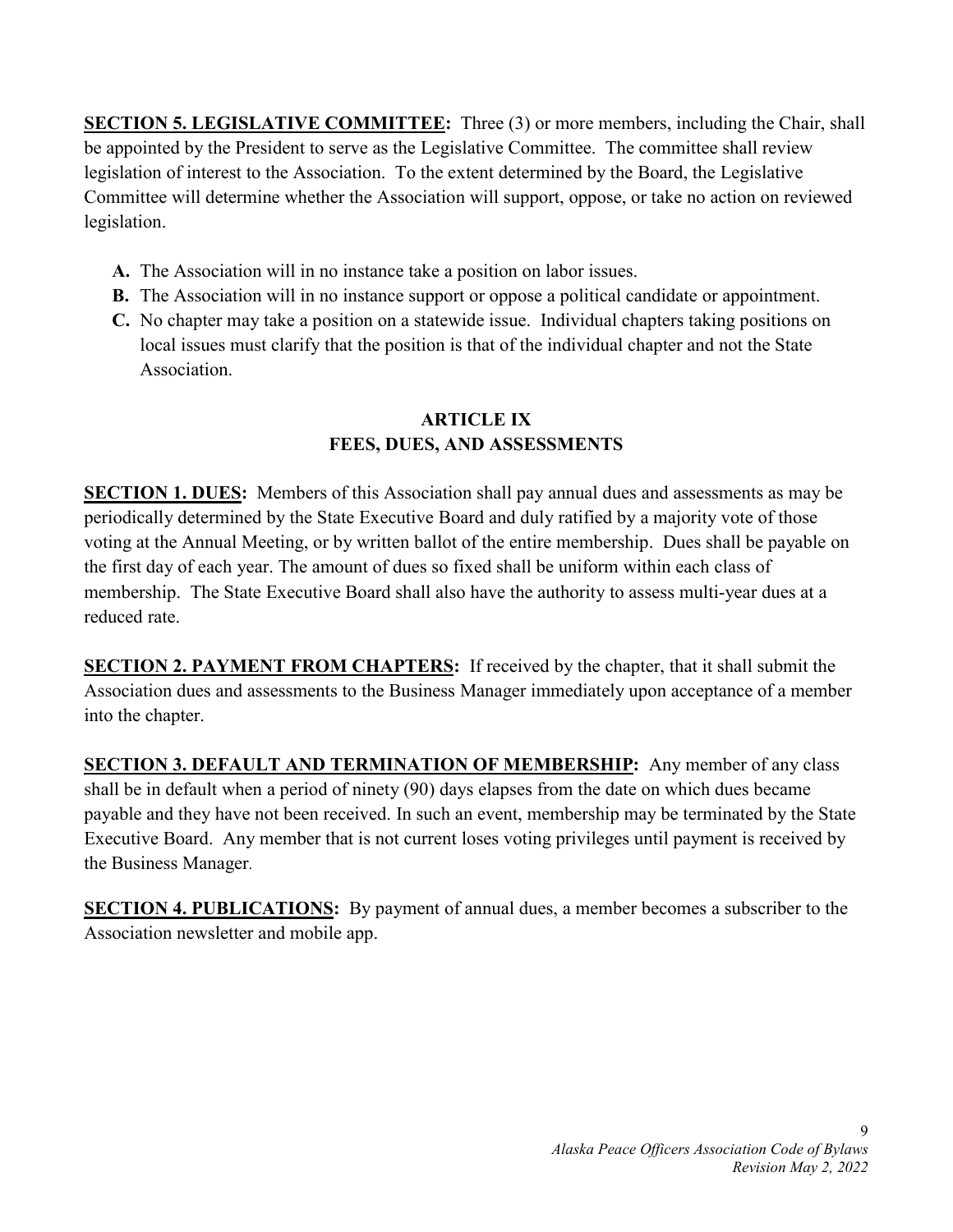#### **ARTICLE X FINANCE AND ADMINISTRATION**

**SECTION 1. MONIES:** The monies of the Association shall be deposited in such bank or banks as the State Executive Board shall designate, and shall be drawn only by checks signed by persons designated by resolution of the State Executive Board.

**SECTION 2. FISCAL YEAR:** The fiscal year of the Association shall be January 1 through December 31 of each year.

**SECTION 3. STAFF:** The nature, number, and qualifications of the staff required by the Association to conduct its business according to these bylaws and its Articles of Incorporation shall be reviewed by the State Executive Board to ensure they meet the needs of the Association. Any agreements with the staff shall set forth in reasonable detail the nature of the services to be performed, the cost basis for such services and the payment to be made by the Association. At a minimum, the staff will include a Business Manager who will provide necessary support for Association meetings, keep necessary accounting records, and maintain all other records in connection with Association business. The books and records of the Association shall be kept at its office located in Anchorage, Alaska.

**SECTION 4. SURRENDER OF RECORDS:** Upon a majority vote of the State Executive Board, the staff must surrender to the President or the Board's designee all books and records, in whatever form maintained, as well as all documents and monies of the Association.

# **SECTION 5. AUDIT:**

- **A. REVIEW:** The financial records of the Association shall be reviewed by the Secretary-Treasurer of the State Executive Board monthly and at the close of the fiscal year prior to the Annual Meeting, or upon order of the President or the State Executive Board, and the result of any examination shall be made known to the membership.
- **B. REPORT:** An annual financial report shall be prepared by the staff, certified by the State Executive Board, and presented to the membership at the Annual Meeting.

**SECTION 6. EXTRAORDINARY EXPENSES:** The State Executive Board is empowered to vote to increase operating funds managed by Association Staff by an appropriate amount to cover extraordinary expenses.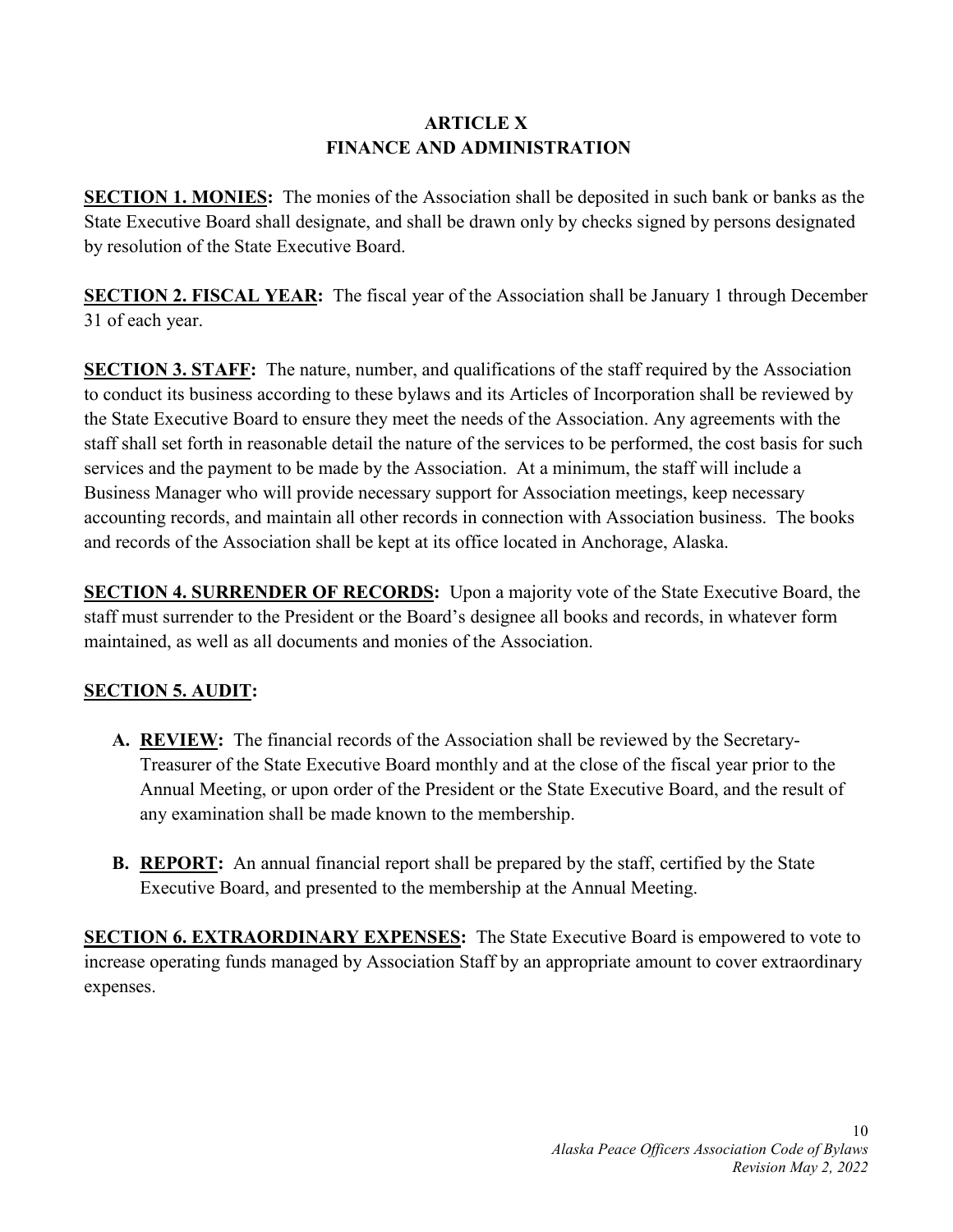#### **ARTICLE XI CHAPTERS**

**SECTION 1. FORMATION:** No chapter shall be formed except upon written application for its formation. The State Executive Board may authorize the formation of chapters of this Association by at least ten (10) members in good standing with the Association, residing within a common geographic area of Alaska.

**SECTION 2. RIGHT OF CHARTER:** Chapters so formed shall be affiliated with and subordinate to this Association and shall operate by right of the Charter granted by the State Executive Board.

**SECTION 3. GOVERNANCE BYLAWS:** Chapters so formed shall be governed by a set of bylaws, not in conflict with the bylaws of the Association, which must be approved by the State Executive Board.

**SECTION 4. PROCEDURE:** At least ten (10) eligible members desiring to establish a chapter of this Association may make written application to the Business Manager. Upon granting of such Charter, the Business Manager shall notify the applicants that a charter has been issued, and shall advise them of the proper procedures for the establishment of a new chapter as determined by the Association's State Executive Board. No chapter shall have less than ten (10) members in good standing at any time.

**SECTION 5. CHAPTER REPORTS:** Chapters shall have the responsibility for submitting all reports and forms in a timely manner, as required by the Association. Failure to do so will place the chapter in delinquent status.

**SECTION 6. REMOVAL OR SUSPENSION OF CHARTER:** Any chapter found to be out of compliance with these bylaws may be suspended or its Charter may be revoked by the State Executive Board. The chapter shall have the right to appeal such action at a general membership meeting. No chapter that is suspended or has had its Charter revoked may use the Association's name, seal, or insignia in any manner. Any chapter in suspension for a period exceeding twelve (12) months may be dissolved by the State Executive Board.

**SECTION 7. DISPOSITION OF CHAPTER FUNDS:** Upon suspension of any chapter for any reason, funds held by it must be forwarded to the Business Manager, to be held in trust in an interest bearing account, until suspension is revoked or a new chapter is organized in the same area. Upon the dissolution or other termination of a chapter, no part of the chapter property or any proceeds thereof shall be distributed or inure to the benefit of any of the individual members of the chapter. All such property and proceeds shall, subject to the discharge of valid obligations and to applicable provisions of law, be distributed as directed by the State Executive Board to any nonprofit organizations.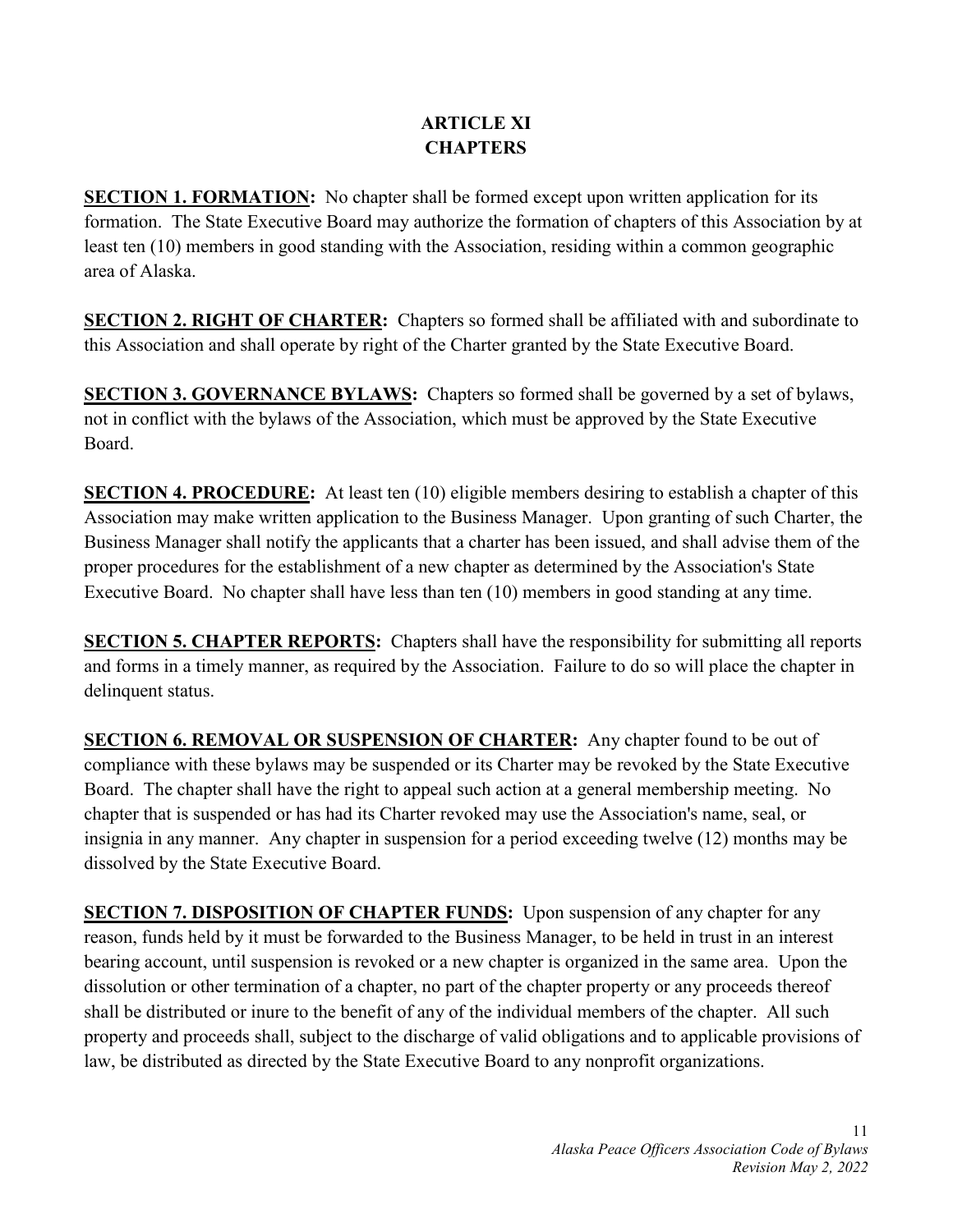#### **ARTICLE XII BENEFITS**

**SECTION 1. DEATH BENEFIT:** In the event of the death of an Active member, the State Executive Board shall make the decision as to whether the cause of death was the result of the member's law enforcement duties and was in the line of duty. The decision of the State Executive Board shall be final. If the decision is that the death is a line-of-duty death, a death benefit, in an amount pre-determined annually by the Board, shall be paid immediately.

#### **ARTICLE XIII OFFICIAL INSIGNIA AND SEAL**

**SECTION 1. CORPORATE SEAL:** The Association will provide for a corporate seal which shall have inscribed thereon the name of the Association, the year and the state of incorporation of the Association and the words "corporate seal." The corporate seal, an impression of which is stamped in the margin of these bylaws, shall be the official seal of the Association and shall be affixed to such documents as required by law or otherwise deemed appropriate.

**SECTION 2. OFFICIAL INSIGNIA:** The State Executive Board shall adopt a suitable design that shall be used for buttons, emblems, decals, or other items. The emblem shall be used on membership cards, letterheads, and other items issued by and in the name of this Association. The official Association insignia shall be copyrighted.

# **ARTICLE XIV AMENDMENTS TO BYLAWS**

**SECTION 1. PROCEDURE:** A minimum of three (3) members in good standing shall be required to propose any amendments to the bylaws, and must file a true and accurate copy of the proposed amendments with the Business Manager no later than thirty (30) calendar days prior to the opening date of the next Annual Meeting.

**SECTION 2. NOTIFICATION TO STATE EXECUTIVE BOARD:** The Business Manager, upon receipt of any proposed amendments, shall immediately notify all members of the State Executive Board in writing. Upon notification of the proposed amendments, the State Executive Board may approve them for action at the Annual Meeting.

**SECTION 3. ADOPTION:** Upon at least thirty (30) calendar days written notice, these bylaws may be altered, amended or repealed. New bylaws may be adopted by a majority of Active members by secret ballot, the results of which will be ratified at the Annual Meeting. Any such amendments shall be in full force and effect immediately upon ratification.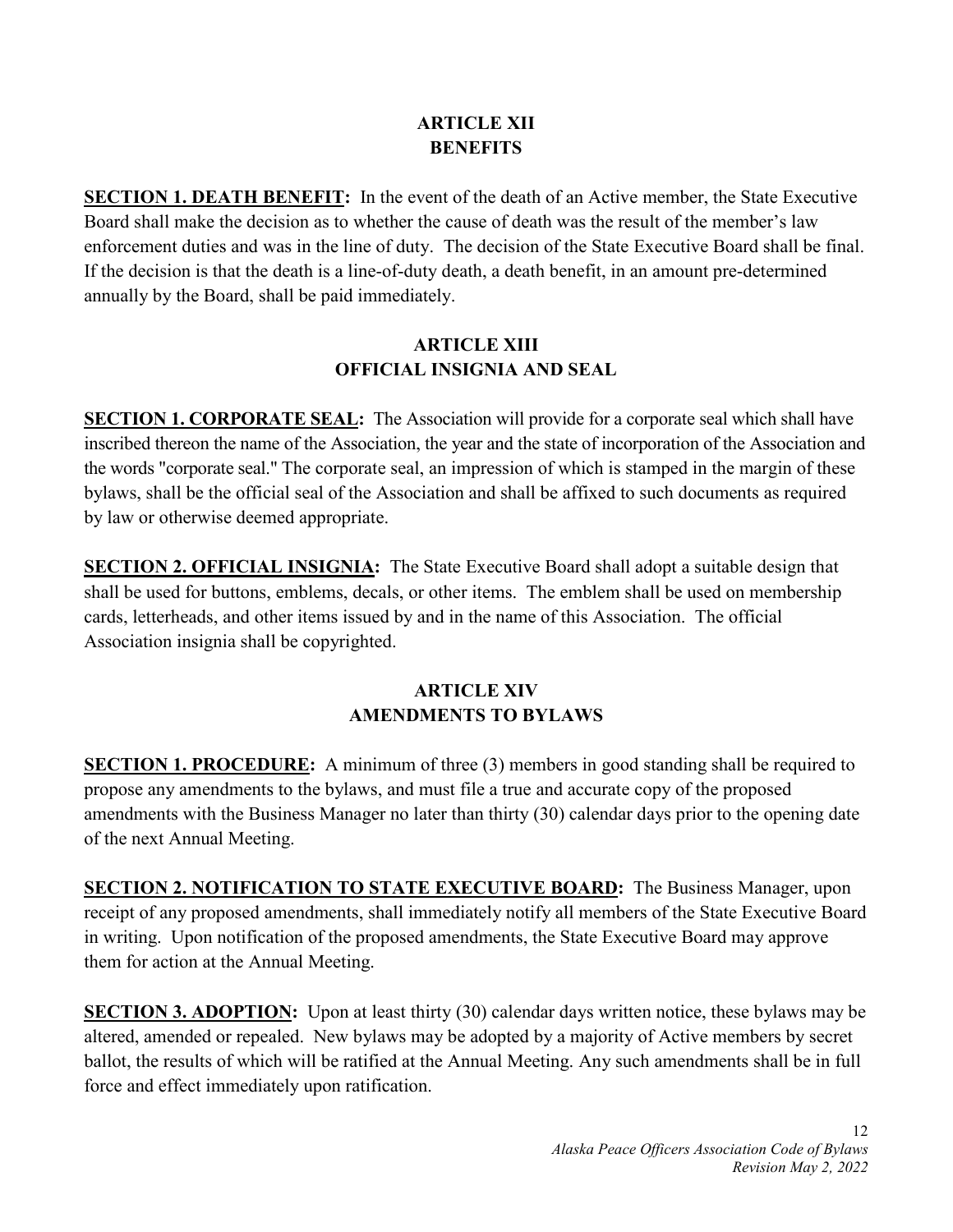# **ARTICLE XV SEVERABILITY**

Should any individual provision, paragraph, subparagraph, phrase, or word of these bylaws be found by any court having applicable jurisdiction within the State of Alaska to be illegal, only that portion so adjudicated by the court shall be affected. The remaining portions of these bylaws shall remain in full force and effect.

#### **ARTICLE XVI DOUGLAS E. JONES MEMORIAL FUND**

**SECTION 1. ORIGIN:** The Douglas E. Jones Memorial Fund (hereafter "DEJMF") was established in 2004 through the efforts of Douglas's widow, Donna C. Willard-Jones. The State Executive Board established a training fund for the memorial payments, and the funds are to be used at the annual Crime Conference until depleted. The DEJMF will continue as long as contributions designated for the fund are received by the Association.

**SECTION 2. PROCEDURES:** The following procedures are established to manage the DEJMF, continue it in the spirit in which it was intended, and to honor Douglas's memory.

- **A. TRAINING FUNDS:** A portion of the DEJMF will be forwarded to the chapter hosting the Crime Conference and is to be used to fund, in whole or in part, a training event held during the Conference. The State Executive Board will determine the amount to be forwarded to the host chapter.
- **B. SIGNAGE:** The host chapter will display designated signage at the site of the training event(s) funded, in whole or in part, by the DEJMF.
- **C. ACKNOWLEDGEMENT:** Written acknowledgement of the DEJMF contribution to the training is to be included in the Crime Conference materials.
- **D. CONTRIBUTIONS:** The Association will accept contributions to the DEJMF and will place those monies in an account designated as the Douglas E. Jones Memorial Fund.